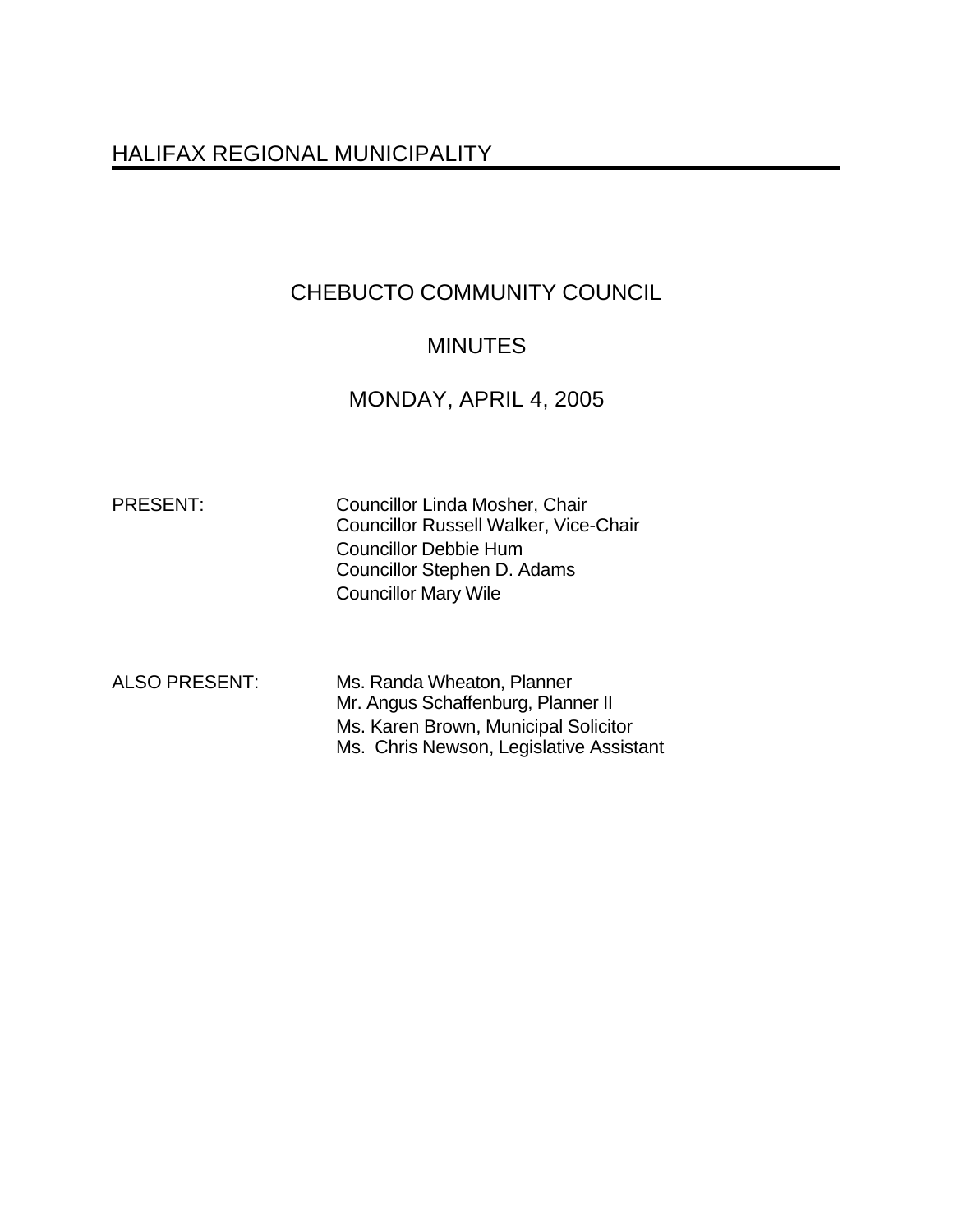## **TABLE OF CONTENTS**

| 1.  |     |                                                                                                                                                                                                                                                                                                                                                                                                                                                     |  |
|-----|-----|-----------------------------------------------------------------------------------------------------------------------------------------------------------------------------------------------------------------------------------------------------------------------------------------------------------------------------------------------------------------------------------------------------------------------------------------------------|--|
| 2.  |     |                                                                                                                                                                                                                                                                                                                                                                                                                                                     |  |
| 3.  |     | APPROVAL OF THE ORDER OF BUSINESS AND APPROVAL OF ADDITIONS                                                                                                                                                                                                                                                                                                                                                                                         |  |
| 4.  |     |                                                                                                                                                                                                                                                                                                                                                                                                                                                     |  |
|     | 4.1 |                                                                                                                                                                                                                                                                                                                                                                                                                                                     |  |
|     |     | 4.1.1<br>As-of-Right Development Along Bedford Highway  4<br>4.1.2<br>Proposed Sign - Shoppers Drug Mart, Herring Cove Road  5<br>4.1.3<br>Hurricane Juan Clean-Up in Districts 10, 15, 16, 17 and 18  5<br>4.1.4<br>4.1.5<br>Preservation of the Blue Mountain/Birch Cove Lakes area 6<br>4.1.6<br>4.1.7<br>Designation of Property to Parkland/Conservation - Keyworth Lane area<br>4.1.8<br>4.1.9 Update on Melvin Road (Purcell's Cove area)  6 |  |
| 5.  |     |                                                                                                                                                                                                                                                                                                                                                                                                                                                     |  |
| 6.  |     |                                                                                                                                                                                                                                                                                                                                                                                                                                                     |  |
| 7.  |     |                                                                                                                                                                                                                                                                                                                                                                                                                                                     |  |
| 8.  |     |                                                                                                                                                                                                                                                                                                                                                                                                                                                     |  |
|     | 8.1 | Case 00567: Development Agreement - Lands of Butler Brothers Limited -                                                                                                                                                                                                                                                                                                                                                                              |  |
| 9.  |     | CORRESPONDENCE, PETITIONS AND DELEGATIONS  10                                                                                                                                                                                                                                                                                                                                                                                                       |  |
| 10. |     |                                                                                                                                                                                                                                                                                                                                                                                                                                                     |  |
| 11. |     |                                                                                                                                                                                                                                                                                                                                                                                                                                                     |  |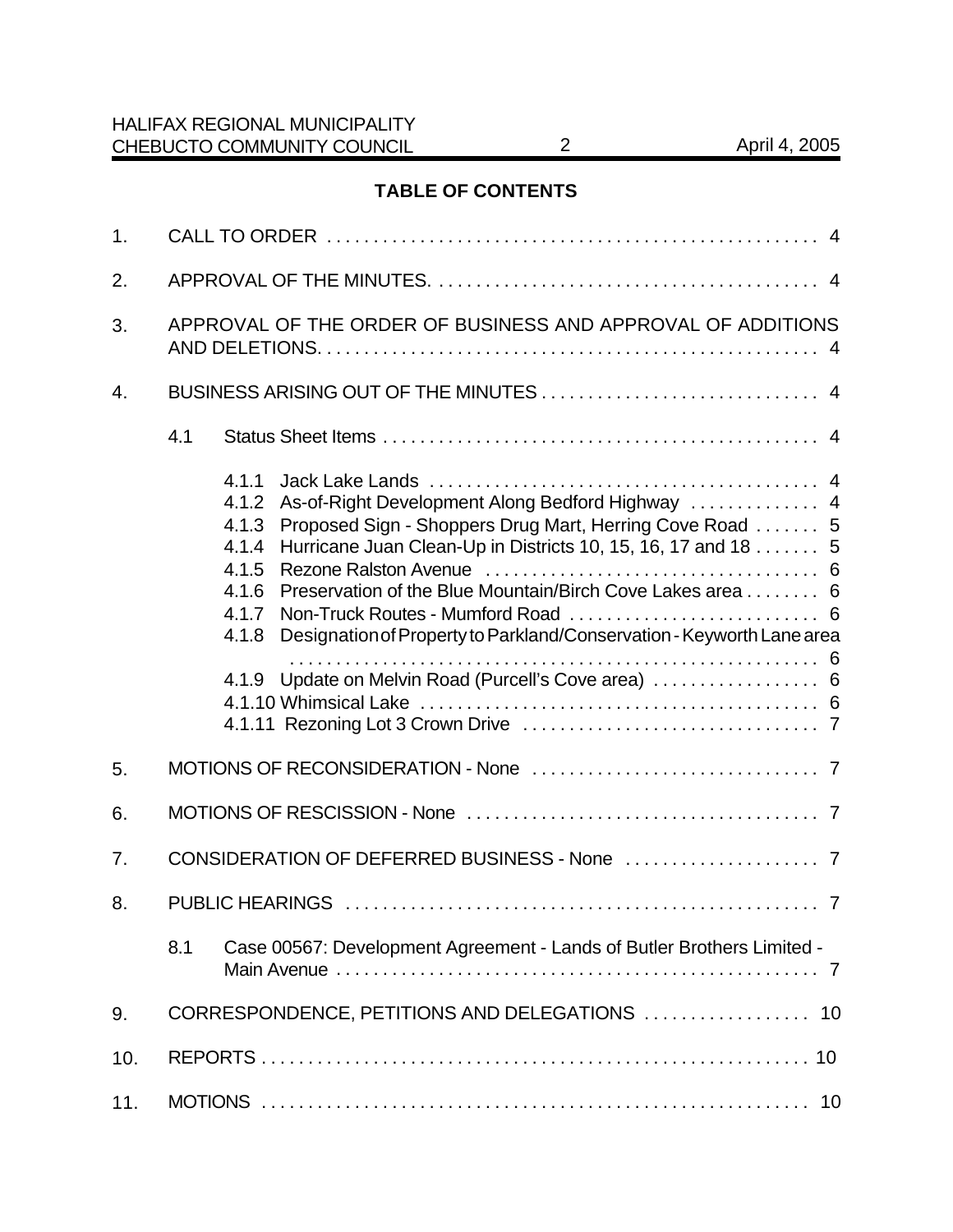|     |                      | <b>HALIFAX REGIONAL MUNICIPALITY</b><br>CHEBUCTO COMMUNITY COUNCIL | 3 | April 4, 2005 |
|-----|----------------------|--------------------------------------------------------------------|---|---------------|
|     |                      |                                                                    |   |               |
| 12. |                      |                                                                    |   |               |
|     | 12.1<br>12.2<br>12.3 |                                                                    |   |               |
| 13. |                      |                                                                    |   |               |
| 14. |                      |                                                                    |   |               |
| 15. |                      |                                                                    |   |               |
| 16. |                      |                                                                    |   |               |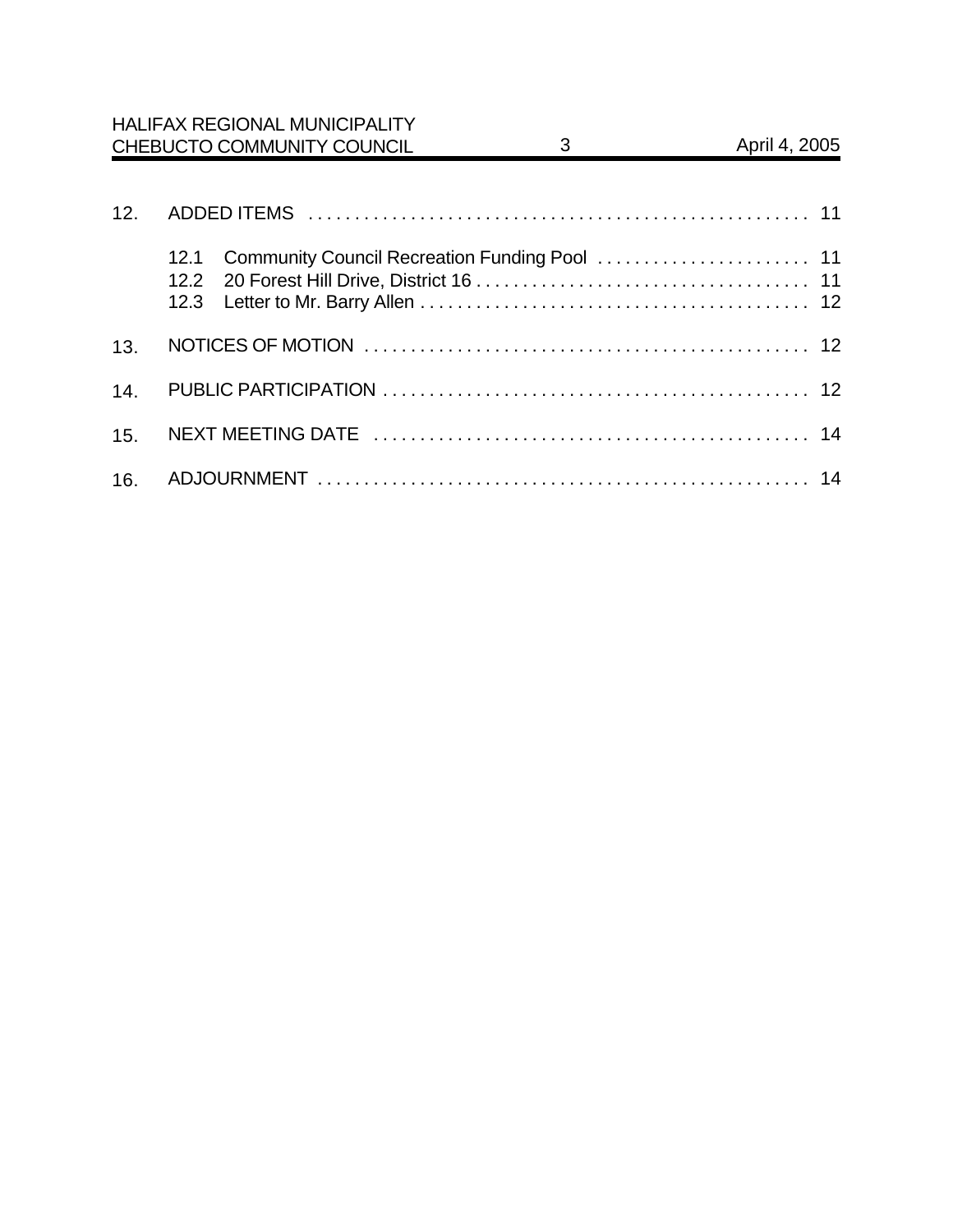## **1. CALL TO ORDER**

The Chair called the meeting to order at 7:05 pm in the Thomas Raddell Room, Keshen Goodman Library, 330 Lacewood Drive, Halifax.

- **2. APPROVAL OF THE MINUTES**  January 5 & 6, 2005, January 10, 2005, February 7, 2005 and March 7, 2005.
- **Correction**: Councillor Hum requested a change be made to the March 7, 2005 minutes under Item 4.1.2 As-of-Right Development Along the Bedford Highway to reflect that the "public meeting" was actually a town hall meeting.

**MOVED BY Councillor Walker, seconded by Councillor Adams that the minutes of January 5 & 6, 2005, January 10, 2005 and February 7, 2005 be approved as circulated and that the March 7, 2005 minutes be approved as amended. MOTION PUT AND PASSED UNANIMOUSLY.** 

## **3. APPROVAL OF THE ORDER OF BUSINESS AND APPROVAL OF ADDITIONS AND DELETIONS**

### **Additions:** 8.1 Correspondence from McInnes Cooper regarding Case 00567: Development Agreement - Lands of Butler Brothers Limited - Main Avenue.

- 12.1 Community Council Recreation Funding Pool Mr. Blair Blakeney
- 12.2 20 Forest Hill Drive, District 16 Councillor Hum
- 12.3 Letter to Mr. Barry Allen Councillor Walker

**MOVED BY Councillor Walker, seconded by Councillor Hum that the agenda be approved as amended. MOTION PUT AND PASSED UNANIMOUSLY.**

## **4. BUSINESS ARISING OUT OF THE MINUTES**

- 4.1 Status Sheet Items
	- 4.1.1 Jack Lake Lands

Councillor Adams advised the issue is ongoing and is to **remain on the status sheet.** 

4.1.2 As-of-Right Development Along Bedford Highway

• A staff report dated January 18, 2005 was before Community Council.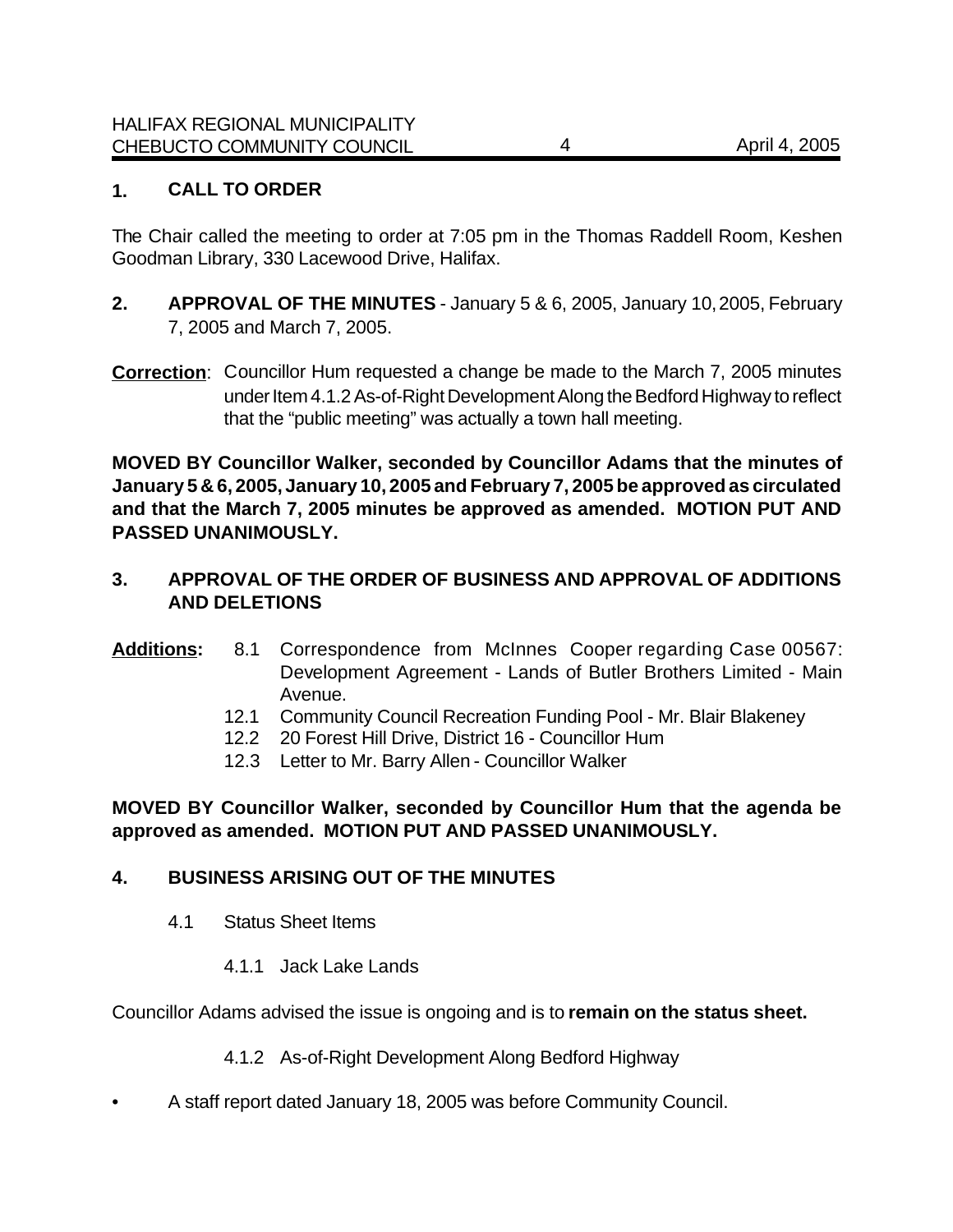**MOVED BY Councillor Hum, seconded by Councillor Walker that Chebucto Community Council accept the January 18, 2005 staff report and;**

- **1. Direct staff to undertake a planning process related to issues within the existing planning policy framework of the Bedford Highway Area Plan including a review of building height limits within the C-2A and C-2B Zones, and identify areas where development should be permitted without municipal water or sewer services.**
- **2. HRM Staff will hold a public information meeting to receive feedback from the public. Staff will bring forward a report to Chebucto Community Council.**
- **3. Though the Harbour Plan process, staff will conduct further review and make recommendations with respect to topics such as future land use options for lands below the Bedford Highway, potential water lot development, multi-use trail corridor identification and potential harbour front parkland sites, identification of environmentally sensitive areas, cultural heritage/archeological sites, access connections (vehicular and pedestrian) and servicing implications and analysis and identification of publicly owned sites/areas having significant views of Bedford Basin.**
- **4. Staff will establish a Public Participation Committee (PPC) in the near future, with Terms of Reference to be determined.**

**MOTION PUT AND PASSED UNANIMOUSLY.** Item to remain on the status sheet.

4.1.3 Proposed Sign - Shoppers Drug Mart, Herring Cove Road

Councillor Adams advised this issue is ongoing and is **to remain on the status sheet.** 

4.1.4 Hurricane Juan Clean-Up in Districts 10, 15, 16, 17 and 18

Councillor Hum advised there has been no further response. **Item is to remain on the status sheet.** 

> 4.1.5 Re-Zone Ralston Avenue and Pearson Avenue from R2 General Residential to R1 Single Family Dwelling Designation

Councillor Walker requested a response from staff prior to the May 2, 2005 meeting advising how far along in the process this request is and what has been done to date in regards to the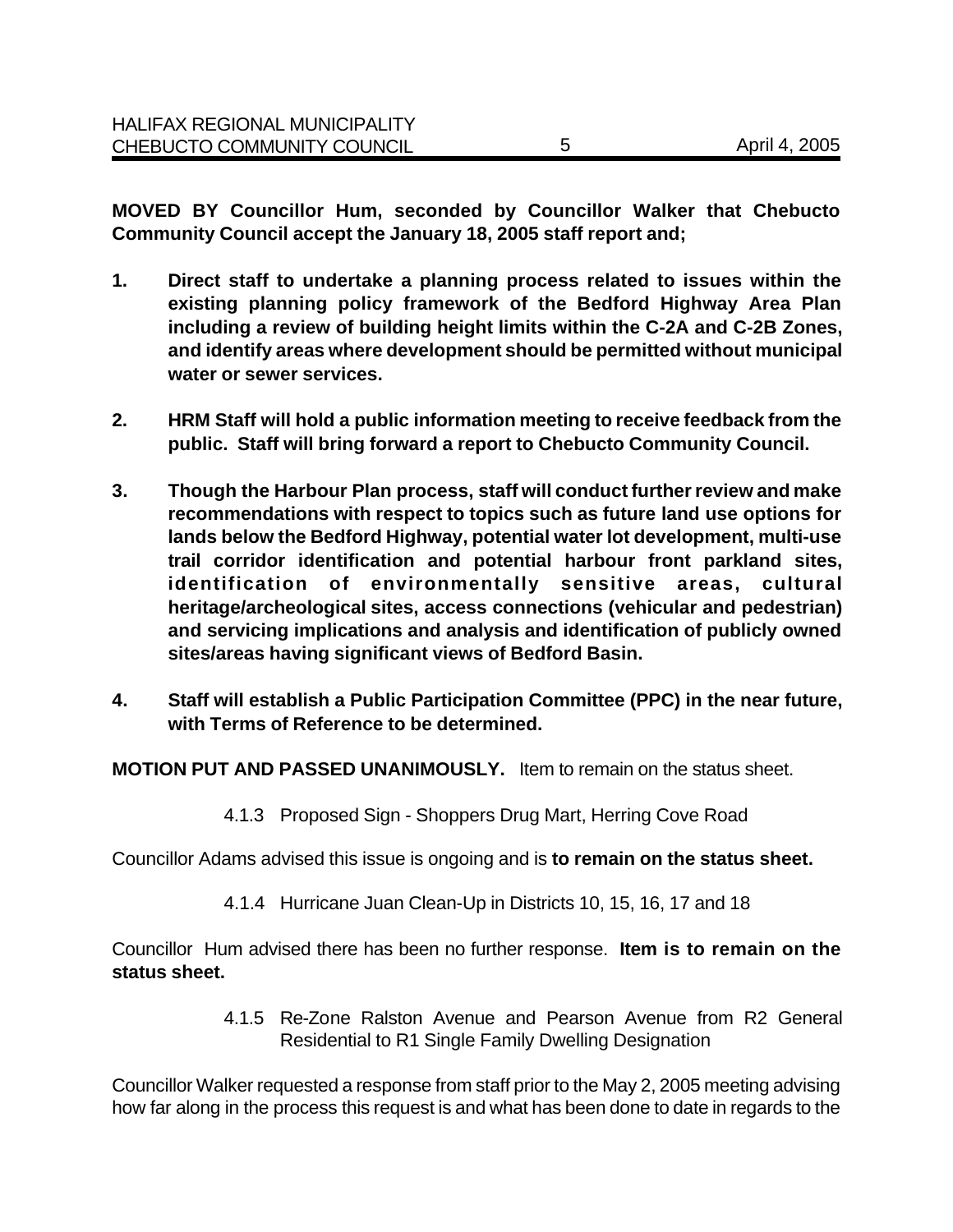rezoning request. Residents in the area are very concerned with rezoning as houses are selling. An immediate response from staff is requested.

## 4.1.6 Preservation of the Blue Mountain/Birch Cove Lakes Area

Councillor Mosher advised there has been no update as yet. **Item to remain on the status sheet.** 

- 4.1.7 Non-Truck Routes Mumford Road
- An Information Report dated March 18, 2005 from Chief of Police Frank Beazley was before Community Council.
- An Information Report dated March 29, 2005 from Mr. Ken Reashor, Manager Traffic & Right-of-Way was before Community Council.

Councillor Walker requested staff to respond with clear recommendations. Comments made in the information reports indicate that one end of Mumford Road is near a school and a transit route. Councillor Walker advised that that end of Mumford Road is a four lane boulevard and the other end, after the railroad cut, is a two lane road. He suggested signs be posted in the area to indicate the truck route and the times that trucks could use that route. **Item to remain on the status sheet.** 

> 4.1.8 Designation of Property to Parkland/Conservation - Keyworth Lane area.

Councillor Adams advised this issue is ongoing and is **to remain on the status sheet.** 

- 4.1.9 Update on Melvin Road (Purcell's Cove area).
- An e-mail dated March 22, 2005 from Mr. Brad Anquish, Director Environmental Management Services was before Community Council.

Councillor Adams advised an e-mail has been received from Environmental Management Services (EMS) indicating that once the issue of the private road is determined, EMS will advise on solid waste delivery. Staff have advised a report is expected for the May 2, 2005 meeting. **Item is to remain on the status sheet**.

#### 4.1.10 Whimsical Lake

• An Information Report dated March 23, 2004 was before Community Council.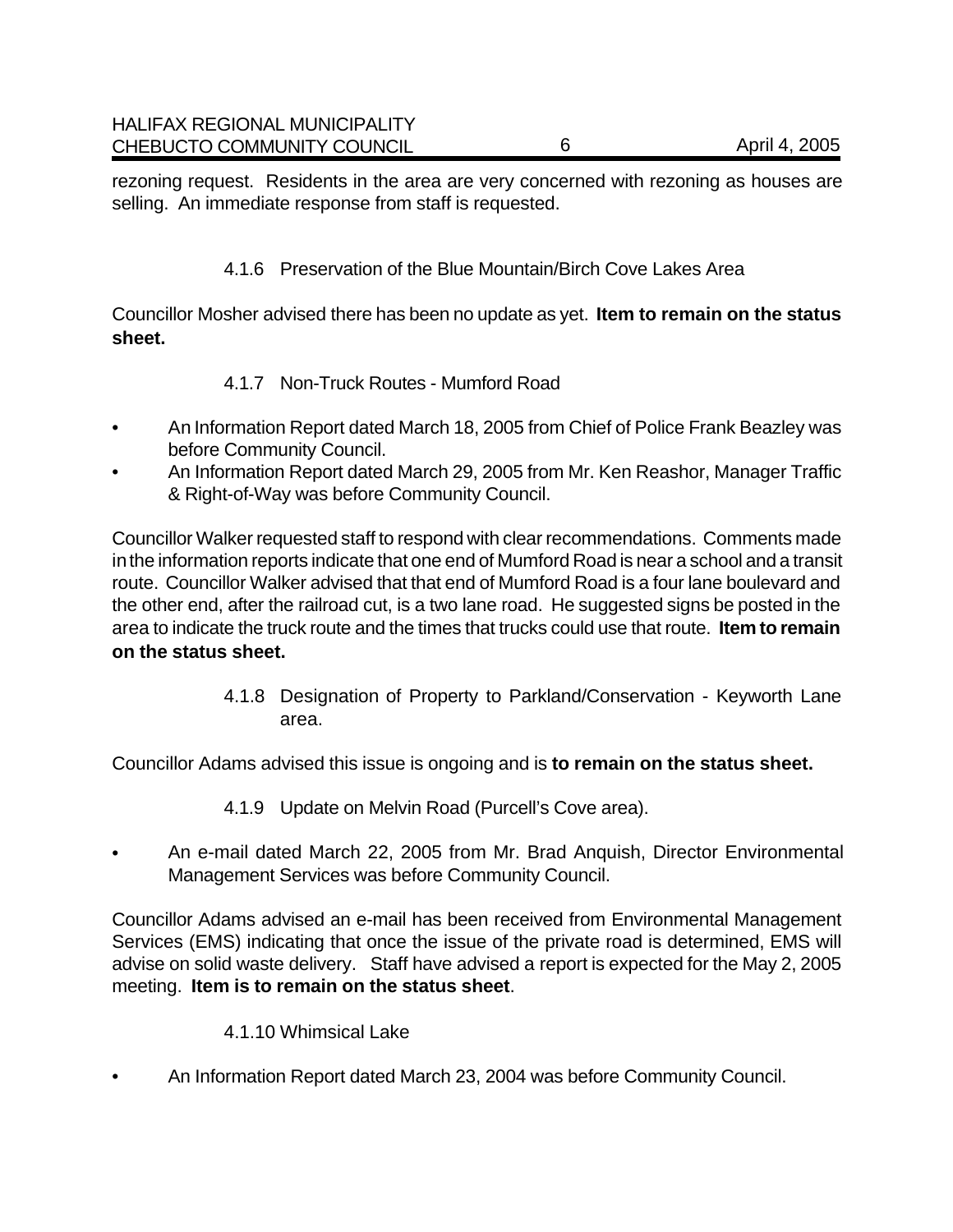| <b>HALIFAX REGIONAL MUNICIPALITY</b> |               |
|--------------------------------------|---------------|
| CHEBUCTO COMMUNITY COUNCIL           | April 4, 2005 |

Councillor Adams thanked staff for the efficiency of their response regarding this issue. He advised the matter will be brought to Regional Council at a future date in regards to the MPS (Municipal Planning Strategy) and LUB (Land Use By-Law) amendments. At that time, Regional Council will be able to discuss the environmental concerns. **This item is to be removed from the status sheet.**Councillor Mosher advised this issue is also before the Halifax Watershed Advisory Board.

4.1.11 Rezoning of Lot 3 Crown Drive

**MOVED BY Councillor Adams, seconded by Councillor Walker that staff make the rezoning request for Lot 3 Crown Drive a priority and bring forward a report for the May 2, 2005 meeting as it is a time sensitive issue. MOTION PUT AND PASSED UNANIMOUSLY.** Item to remain on the status sheet.

- **5. MOTIONS OF RECONSIDERATION None**
- **6. MOTIONS OF RECISSION None**
- **7. CONSIDERATION OF DEFERRED BUSINESS None**

### **8. PUBLIC HEARINGS**

- 8.1 Case 00567: Development Agreement Lands of Butler Brothers Limited, Main Avenue.
- A report dated February 28, 2005 was before Community Council.
- A letter dated April 4, 2005 from McInnes Cooper was before Community Council.

Ms. Randa Wheaton, Planner, presented the report.

Councillor Mosher reviewed the guidelines for the public hearing. Opening the public hearing, she called for speakers for or against the proposal.

#### **Public Speakers:**

#### **1. Rev. Dean Brown**

• Healthy development should include a church. We are looking for a permanent home for the Wesleyan Church. Originally thought there would be 2.5 acres of commercial in this development agreement but there does not appear to be land available for a church or community centre.

Ms. Randa Wheaton responded in this final proposal there is commercial use in the ground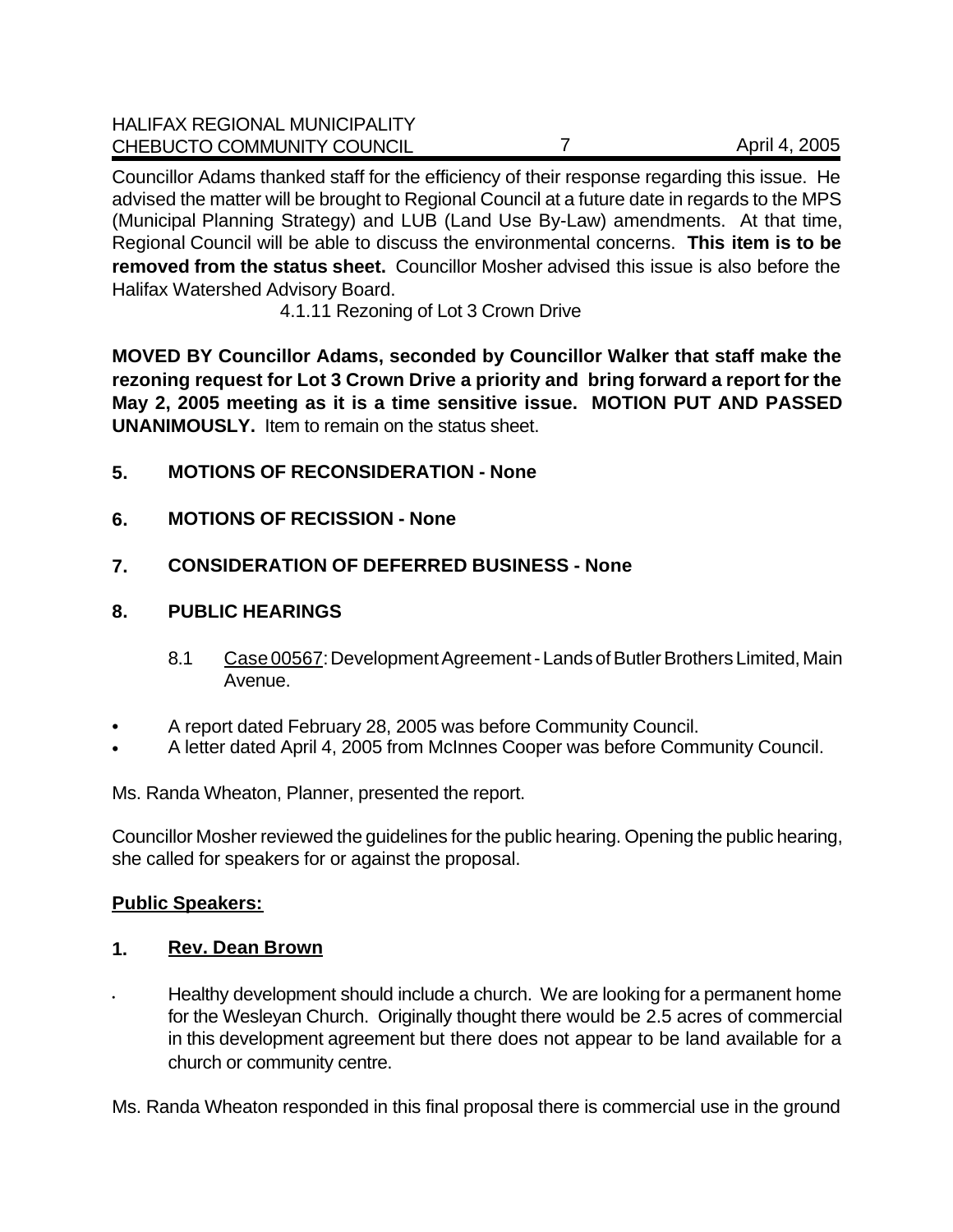floor space but no separate commercial site is available.

#### **2. Mr. Hiram Tiller**

- Was there not supposed to be a fly-over Main Avenue? The staff report does not show this. Traffic commission has made a study and says there is no impact on vehicular traffic. There are 1100 units in this development and there will be cars on the North West Arm Drive.
- Chebucto Community Council should consider a local traffic lane on Highway 102 so cars will not have to merge into the main stream when heading downtown.
- You look at developments and the impact on places such as the Armdale Rotary yet traffic always says there will be no impact. The city employs a person from 4:00 pm on at the Armdale Rotary, so how is there no impact?

### **3. Mr. Greg Boyd, Lakeview**

• Below CBC there are six (6) lots that are not in this development agreement, including a salvage yard. What is happening with those? Will services be put in?

Ms. Wheaton responded the six (6) lots are privately owned land and not pertinent to this discussion.

#### **4. Mr. Rick Milbourne**

- Expressed concern with frequency overload. CBC has warned that people who buy in that new development could possibly have major interference with electronics such as severe ghosting on their televisions etc. There are also possible health risks. All of Fairview experiences frequency overload now - interference with Cable on channel 3, 5 and 8 which have ghosting.
- He complained about this 25-30 years ago as he had a CB radio and at 9:00 pm each night he had major interference. CBC did a check in his area years ago and told him that everyone would have frequency overload in Fairview.
- He explained he had a refrigerator that when you opened the door and put your head in you would hear a radio. People who want home theatres, high definition televisions or invest in a good stereo system, will not be too happy if they cannot get decent tv/radio reception. He added all his power cables have to be wrapped in foil or they will pick up radio signals. There are frequency overload problems now.
- Some of the high rise apartment buildings have been changed in configuration or angle to deal with the frequency overload problem so the developer is well aware of this problem now. CBC is now saying there is a problem with frequency overload so there must be some truth to it. Will someone look into this?
- He added if he finds his signal gets worse because of this development, he will be angry.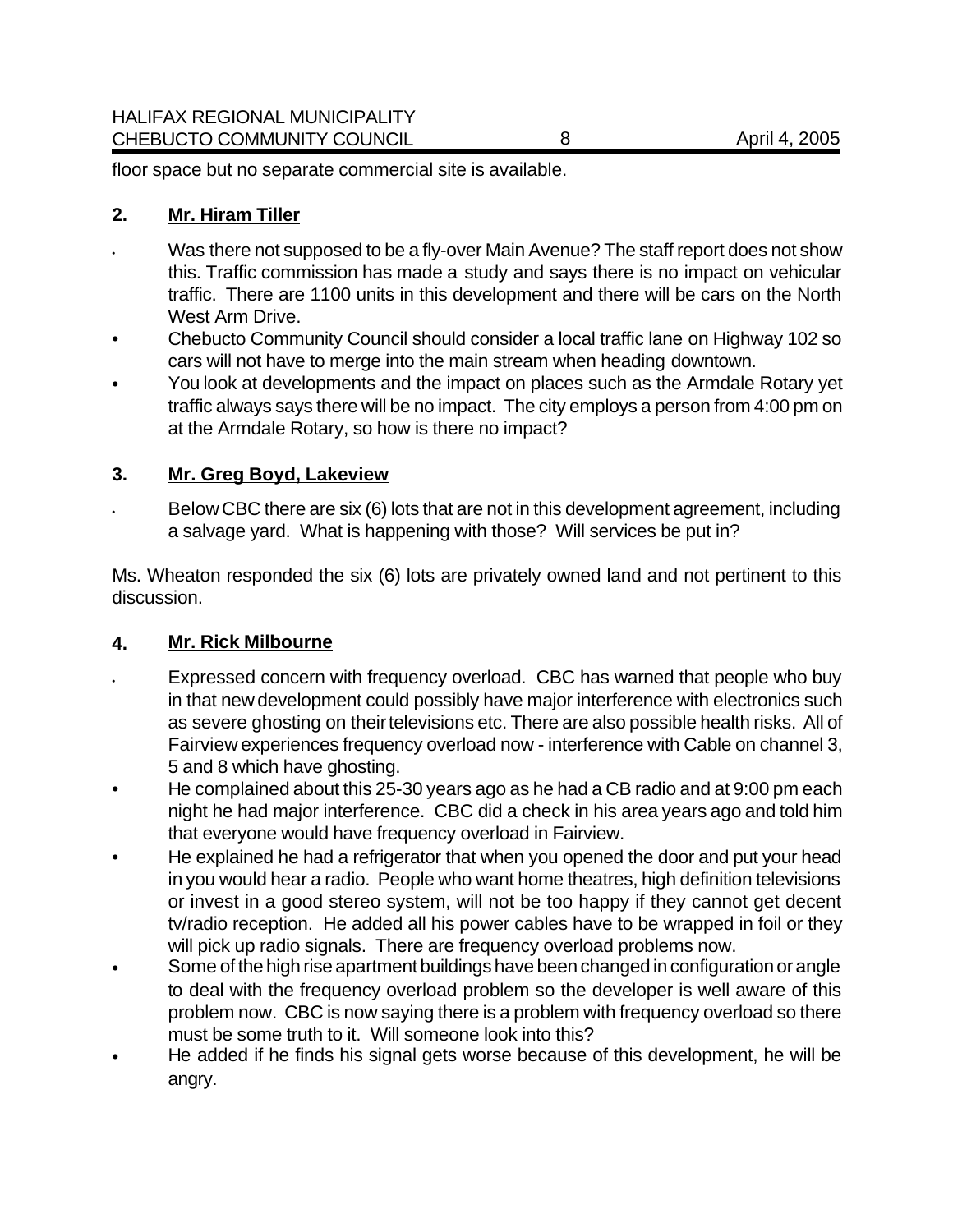| CHEBUCTO COMMUNITY COUNCIL           | April 4, 2005 |
|--------------------------------------|---------------|
| <b>HALIFAX REGIONAL MUNICIPALITY</b> |               |

Councillor Mosher advised this issue has been addressed in the staff report. The comments raised this evening will be forwarded to staff as well.

Councillor Mosher called for further speakers for or against this development agreement. After the third call it was **MOVED BY Councillor Adams, seconded by Councillor Walker that the public hearing be closed. MOTION PUT AND PASSED UNANIMOUSLY.** 

**MOVED BY Councillor Walker, seconded by Councillor Adams that Chebucto Community Council:**

- **1. Approve the proposed Stage I development agreement; presented as Attachment "A" of the report dated February 28, 2005, for the Butler Brothers Limited lands on Main Avenue, Halifax; and,**
- **2. Require the development agreement to be signed within 120 days, or any extension thereof granted by Council on request of the applicant, from the date of final approval by Council and any other bodies as necessary, whichever is later; otherwise this approval will be void and obligations arising hereunder shall be at an end.**

Councillor Mosher requested Ms. Wheaton speak to the issues of traffic, such as the fly-over Main Avenue, raised by the public. Ms. Wheaton advised none of the traffic studies included a fly-over Main Avenue. This particular configuration was brought forward as part of the development. HRM's Traffic Authority's interest was that the portion of North West Arm Drive and Regency Park Drive be completed. Traffic studies said there would not be significant impact as they would use the access directly onto North West Arm Drive as it was designed to take a lot of traffic and not affect local roads and existing local residential areas.

Councillor Mary Wile requested clarification on Regency Park Drive to North West Arm Drive inquiring how vehicles coming from the south would access this? Ms. Wheaton explained traffic lights will be installed at that location as there will be schoolchildren crossing there as well.

Councillor Hum requested clarification on the traffic studies regarding the potential impact on areas such as the 102. Ms. Wheaton advised the wording in the study was that there would be *no significant impact* but there will be some impact. The main streets that will be affected are already of a size that have the capacity to hold the traffic anticipated.

Councillor Walker advised that in 1994/95 reference was made to a fly-over for Main Avenue. It would touch Main Avenue and allow people to go to the high school and indoor soccer facility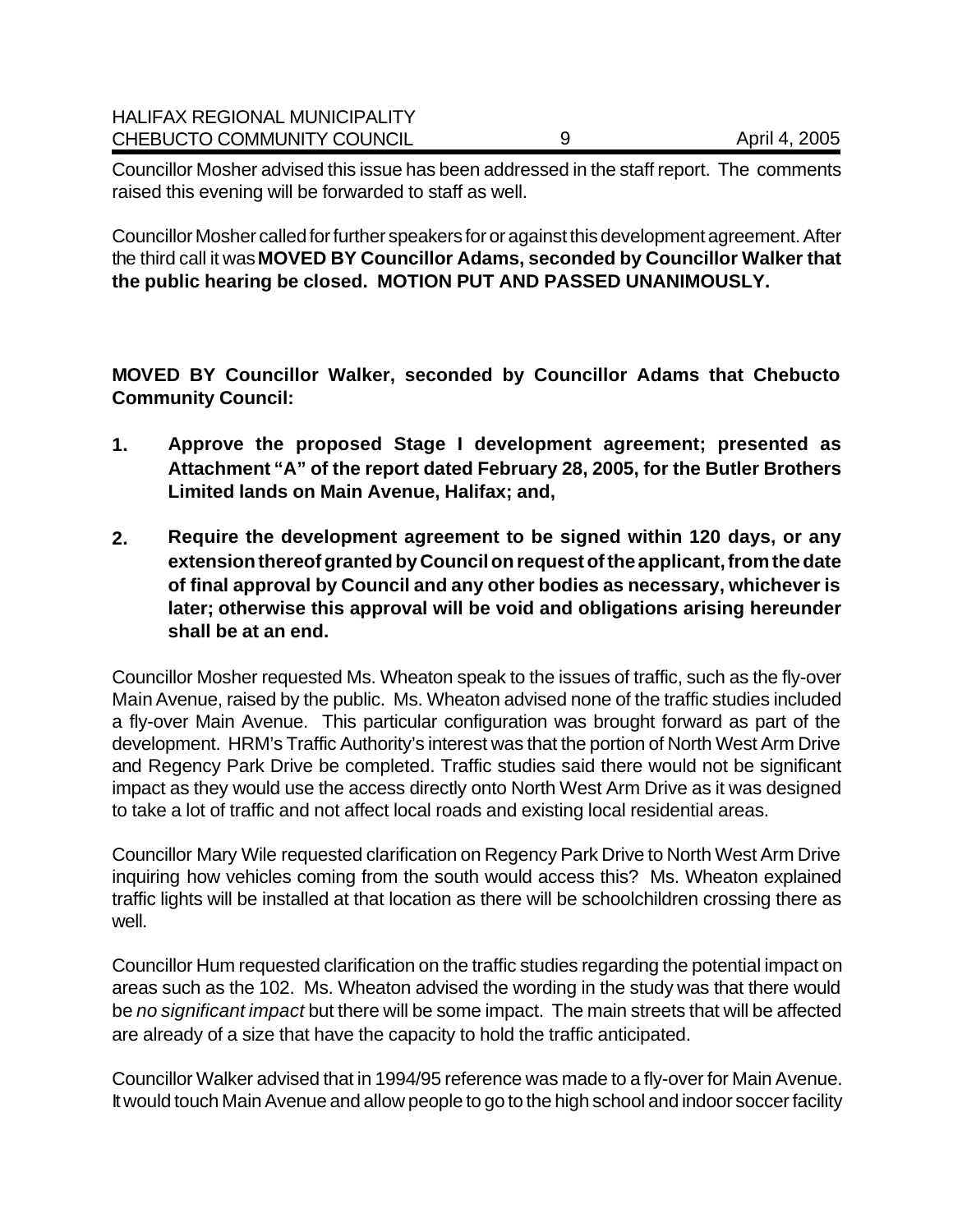without using Lacewood Drive at all. Lacewood Drive has become backed up now. It will be a second entrance.

Councillor Mosher requested Ms. Wheaton address the Frequency Overload issues. Ms. Wheaton explained this issue is well documented in the staff report beginning on the bottom of page 5 to the end of page 8 and focuses on five points:

- 1. The Impact of the Radio Frequency Emissions on the Health and Safety of the Future Residents.
- 2. Whether Any of the New Buildings Will Block Any of the Signals to or from the Tower.
- 3. Whether Any of the New Buildings Will Cause Interference to Radio and Television Signals.
- 4. Tolerance of Future Residents to the Tower Strobe Lights Used for Aeronautical Markings.
- 5. Whether the Proximity of the Buildings to the Tower Will Cause Abnormal Effects to Domestic Electrical and Electronic Equipment.

Ms. Wheaton added that through this entire process CBC and Industry Canada have met on quite a few occasions and there have been long and involved consultations. CBC undertook studies, at their own costs, to ensure themselves the impact of this proposal are addressed. Some issues will be addressed by construction technology and some by the layout of the buildings. A lot of work has already been done to address the issue.

Councillor Hum requested clarification on the continued negotiation between CBC and the Developer and that the fact that the municipality is not involved. She asked whether addendums could be added at the Stage II level regarding radio frequency if deemed necessary. Ms. Wheaton explained the Stage I Development Agreement indicates that further studies be done. There is a letter of commitment that the issue will be addressed. There will be no further change in height to the buildings as CBC did their studies as the under the current plan and this will not change. She added it would not be her expectation that any of the studies required for Stage II would make the condition worse.

Councillor Hum asked if the Developer will discuss the use of specialized material with the architect for building construction. Ms. Wheaton referred to page 22, section 2.8.2 and 2.8.3 of the staff report dated February 28, 2005 which covers these concerns.

Councillor Walker commented that the questions have been answered in the staff report. He added CBC indicates they will not be responsible for the new development but if you have ghosting issues now, it can be addressed.

#### **MOTION PUT AND PASSED UNANIMOUSLY.**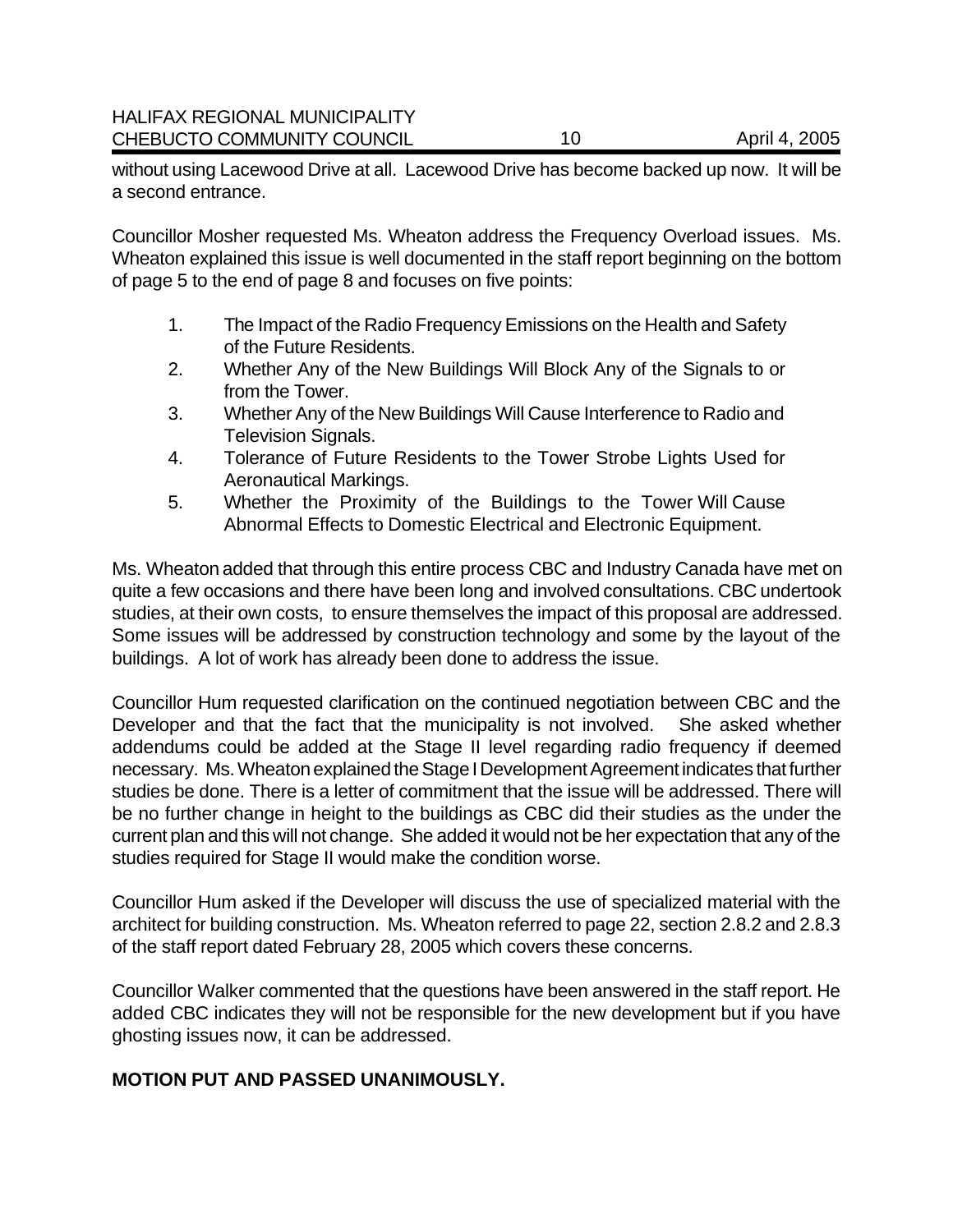#### **9. CORRESPONDENCE, PETITIONS AND DELEGATIONS**

- 9.1 Correspondence None
- 9.2 Petitions None
- 9.3 Delegations None

Councillor Mosher announced a two minutes break at 7:53. The meeting reconvened at 7:55 pm.

- **10. REPORTS None**
- **11. MOTIONS None**

#### **12. ADDED ITEMS**

- 12.1 Community Council Recreation Funding Pool
- A list of Halifax Regional Municipality Parks & Recreation Services Capital Project Requests was circulated to the Community Council.
- A copy of a page from the Capital Project Supplementary Report was circulated to the Community Council.

Mr. Blair Blakeney, Coordinator, Capital Projects - HRM Parks, Real Property & Asset Management advised thatan addition was made to the Capital Budget (page circulated) with \$25,000 being approved per district for Parks and Playgrounds. Any expenditures for projects identified would have to be approved at the Community Council level. He offered to meet with the Councillors to discuss possible projects.

Mr. Blakeney explained the list circulated this evening shows all council requests and community requests and will indicate where the project falls in regards to priority rating. He advised some of the projects under District 10 may refer to the former District 10. The projected capital budget approved this year will be the benchmark and this list will give the community a view of the big picture.

**MOVED BY Councillor Adams, seconded by Councillor Hum that Chebucto Community Council hold an informal meeting with staff to discuss possible options regarding recreation projects for the districts represented by Chebucto Community Council. Further, any proposals for recreation projects will be brought forward to a future Chebucto Community Council meeting for approval. MOTION PUT AND PASSED UNANIMOUSLY.** 

#### 12.2 20 Forest Hill Drive, District 16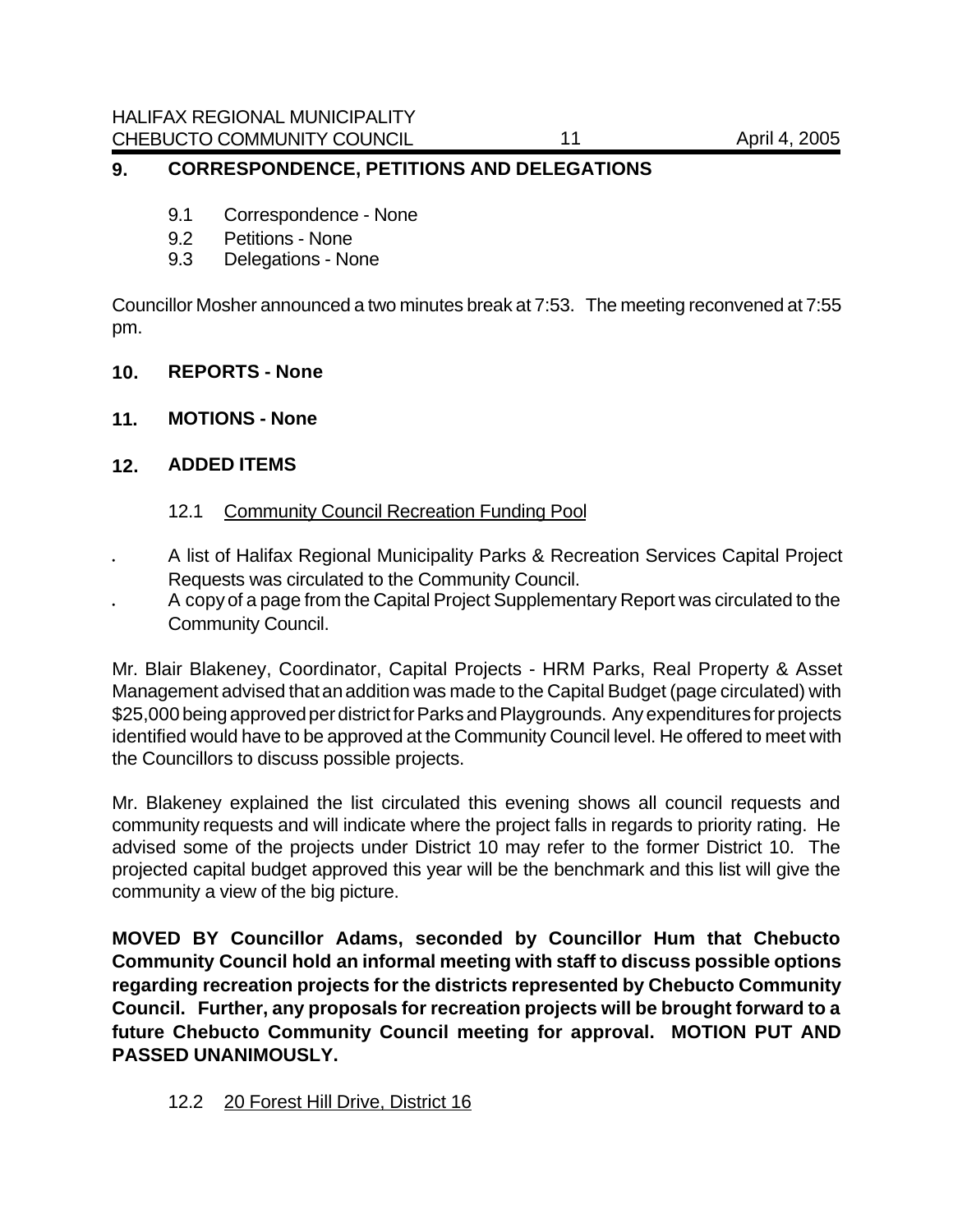**MOVED BY Councillor Hum, seconded by Councillor Walker that Chebucto Community Council request staff prepare a report regarding ongoing concerns that the two unit dwelling property at 20 Forest Hill Drive is operating as a rooming house. Further, that staff explain the process that must be followed to rezone existing R2 properties to R1 on Forest Hill Drive, Wren Street, Rocky Hill Drive and/or Pioneer (north side). Staff are also requested to include the following information in their report:**

- **1. Actions taken to date by HRM to address concerns of local residents.**
- **2. Dates of property inspections, any violations found and follow-up action taken by staff to address concerns of local residents.**
- **3. Permitted uses for R2 and R1 zoned property.**
- **4. Definition of a rooming house under current HRM policy and land use regulations and how HRM inspectors determine if possible "rooming house" operations are taking place.**
- **5. Any recommendations to strengthen and/or clarify the definition of "rooming house".**
- **6. Formal process to be followed by staff and residents to consider moving forward for rezoning local properties.**
- **7. Any other pertinent information to address residents' concerns.**
- **8. Staff's recommendations to proceed.**

Councillor Hum advised that the owner of the property at 20 Forest Hills Drive has allegedly built a two unit dwelling with seven bedrooms and multiple bathrooms on one side. Residents are expressing concern that this may be a rooming house. A discussion has been held with the HRM Development Officer and the question is how do you monitor a rooming house operation and the impact on the neighbouring properties. A staff report is requesting and is to include the information listed in the above motion.

## **MOTION PUT AND PASSED UNANIMOUSLY.**

## 12.3 Letter to Mr. Barry Allen

**MOVED BY Councillor Walker, seconded by Councillor Adams that a framed scroll be sent to Mr. Barry Allen thanking him for his service as Municipal Solicitor to the Chebucto Community Council. MOTION PUT AND PASSED UNANIMOUSLY.** 

- **13. NOTICES OF MOTION None**
- **14. PUBLIC PARTICIPATION**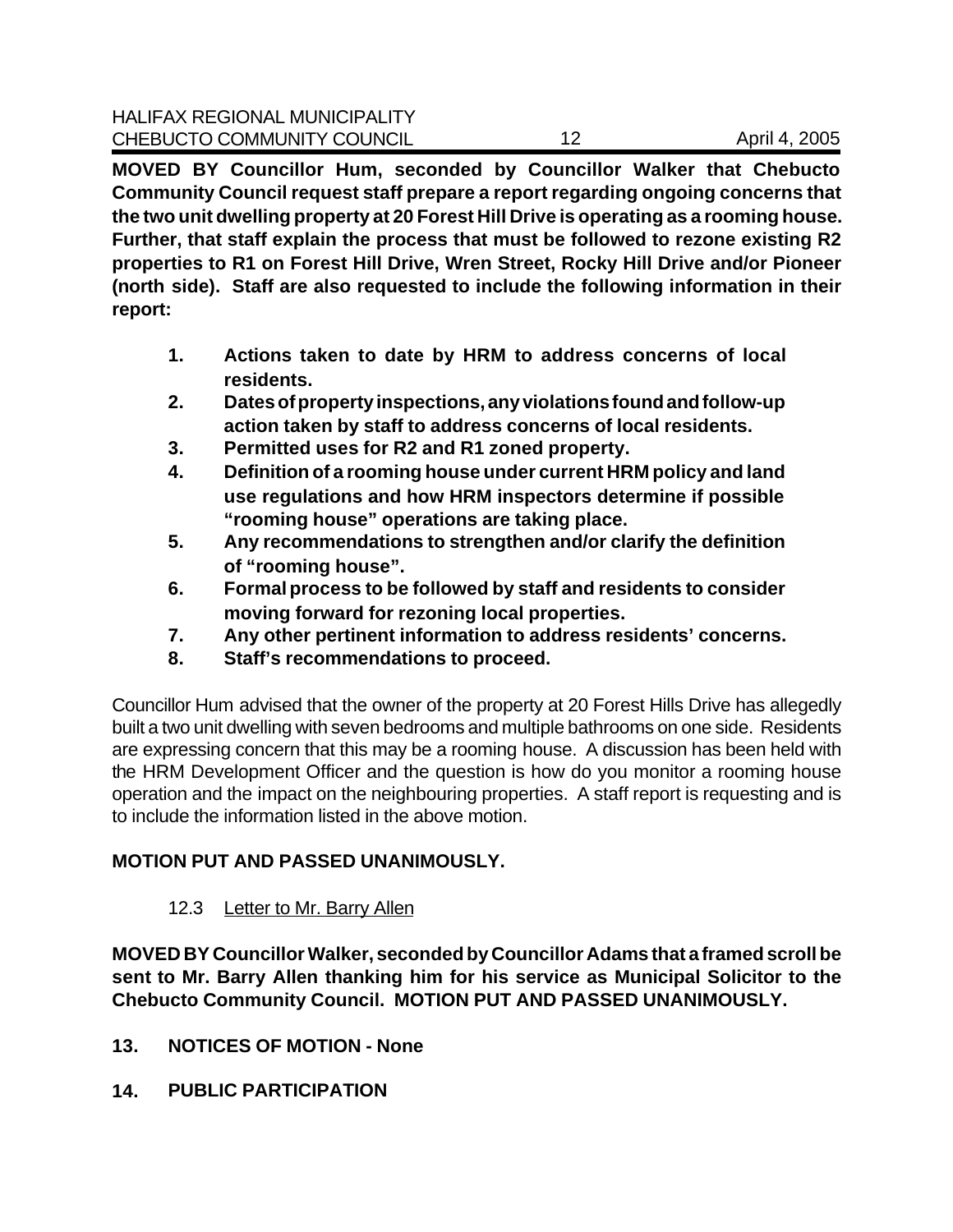#### **1. Ms. Alana Kerr**

- Presented pictures of the sewage overflow on Joyce Avenue and Inverness Avenue, Fleming Heights caused by the last rain storm. The pictures showed sewage gushing out of the manhole cover.
- She was assured by HRM that the issue had been addressed but the sewage flows onto the propoerty and the neighbours property where small children live and play.
- Civic addresses 38 and 48 Joyce Avenue are affected.
- In the corner of one picture you see a child's playhouse and it is full of sewage.
- The sewage also flows into "protected" wetlands.
- Fecal material etc. is left on the sidewalk after the rain subsides.
- There are fifteen (15) duplexes soon to be constructed in the area and sewage from that will flow into this as well.

**MOVED BY Councillor Adams, seconded by Councillor Walker that staff urgently respond to the issue of sewage overflow at 38 and 48 Joyce Avenue,, Fleming Heights.** Councillor Mosher requested this information be forwarded to HRM's Mr. John Sheppard as a priority item. **MOTION PUT AND PASSED UNANIMOUSLY.**

### **2. Mr. Jonathan Curtis**

Thank staff for getting report done quickly on Whimsical Lake issue. The report still refers to the concept plan. The concept plan was never intended as a detailed document, it was supposed to be a detailed sketch. Whimsical Lake is drawn incorrectly on this plan in that it takes 100' from edge of water, not from the wetlands which is where it should be drawn from. Hope staff will come up with an accurate plan.

Councillor Mosher advised this was a preliminary report prepared for this meeting. The concerns expressed this evening will be forwarded to staff.

#### **3. Ms. Diana Whalen, MLA**

- Ask Councillors to look again at the Blue Mountain/ Birch Cove Lakes issue. Had hoped to have a report on the questions we raised regarding traffic issues and open space and having crown land protected.
- She has spoken at the Western Region Community Council on this issue as well and would like to have a report back on this issue as soon as possible.

Councillor Mosher advised the new Acting Manager for Real Property and Asset Management will be made aware of this request.

#### **4. Mr. Chris Miller, Rockingham**

Member of the Birch Cove Lakes Society. He is looking forward to receiving the staff report on the Blue Mountain/Birch Cove Lakes matter as well.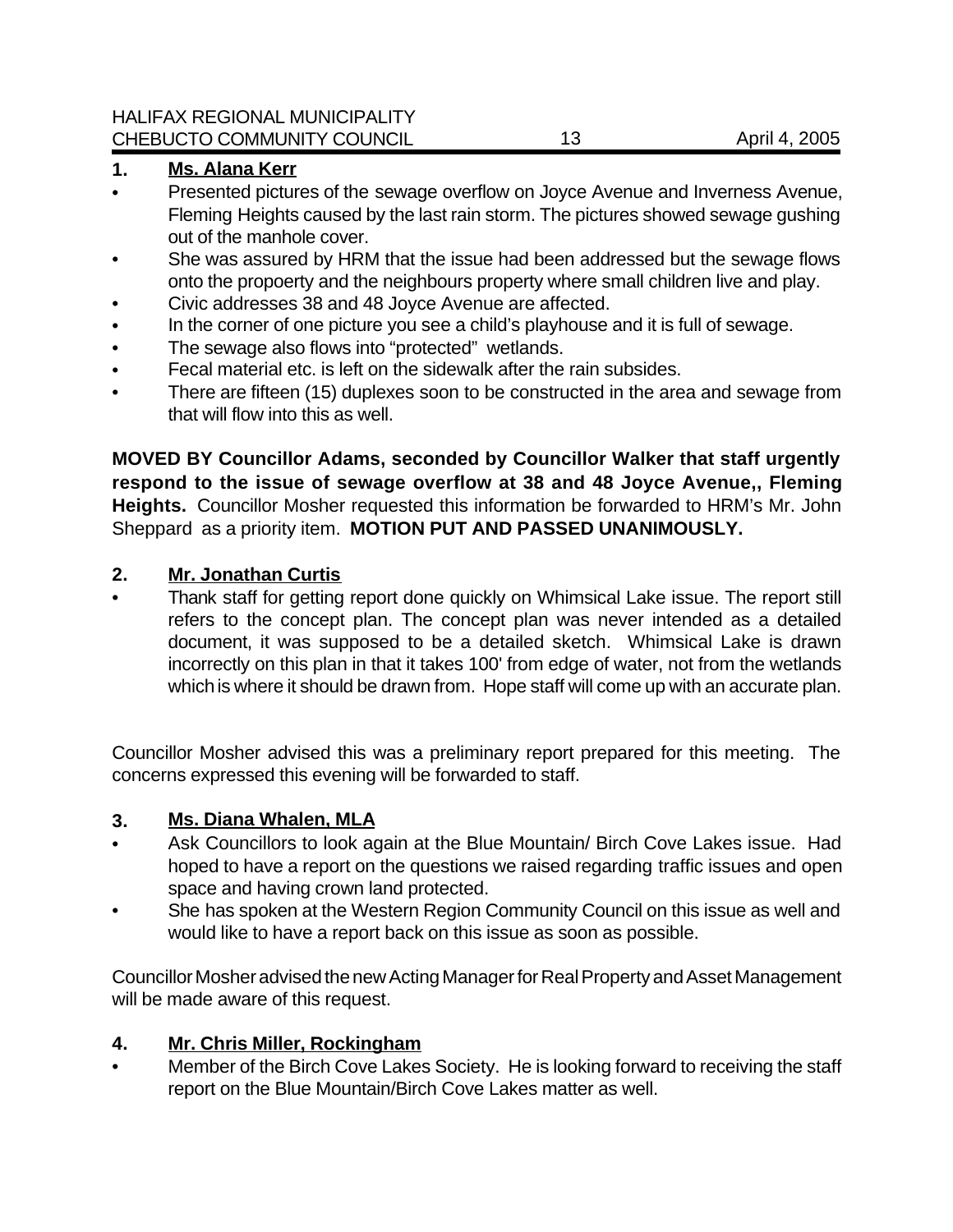## **5. Mr. Bill Phillips, Crestview Drive**

- Concerned with atmosphere of our city. Appearance of our city, the housekeeping. Graffiti, signs on poles, litter on streets - gutters are full of litter and need to be cleaned. HRM put out information that the residents should do their part and take the litter out of the drains but HRM did not do anything. There is a tender call for additional sweeping equipment. We have to get out on the streets now. Start a clean-up program right away.
- Who is responsible for looking after signs put on telephone poles etc. and why can we not get these signs removed. Why do we not have crews availalbe to clean-up these things? Suggest that HRM hire high school students in the summer to record the organizations leaving signs on telephone poles etc. and then have tickets issued to the organization under HRM's NO POSTING By-law.
- Fleming Tower School there is a lot of graffiti. You have to clean-up graffiti right away or you will never get rid of it.

Councillor Adams requested staff determine who owns the telephone poles before any signs are removed as ownership has to be determined first. HRM people working on property that is not HRM's will result in numerous calls. He added it is also extremely difficult to prove that an organization has placed the sign. It could have been anyone who posted the sign. You have to have proof. Councillor Mosher advised the sign issue is coming forward to Regional Council tomorrow evening (April 5).

## **MOVED BY Councillor Adams, seconded by Councillor Hum that Chebucto Community Council forward the concerns raised regarding graffiti to be forwarded to Mr. Gary Martin, Community Projects and to staff with Transportation & Public Works - Streets and Roads. MOTION PUT AND PASSED UNANIMOUSLY.**

## **6. Ms. Mary Ann McGrath**

- Adding her support to Blue Mountain/Birch Cove Lakes issue.
- Come forward with a proposal that will give province weight. Anyone who looks at map of the area will see this area is well protected by green belt zone, separate from the Timberlea corridor. Urge HRM staff to indicate to the province that this is a necessary protection.

## **7. Ms. Regine Maass, Jollimore**

- Subdivision approval process should take advantage of active solar energy so if owners wish they can change over to solar energy. It would be no added cost to the developer or City but would help reduce greenhouse gas.
- New subdivisions have houses all the same sad grey colour. Require Developer to liven up the areas with different colours to make it more enjoyable to walk around.
- 14 months ago, issue was raised regarding non-idling By-Law for cars.
- Reflection light pollution should be considered as well.